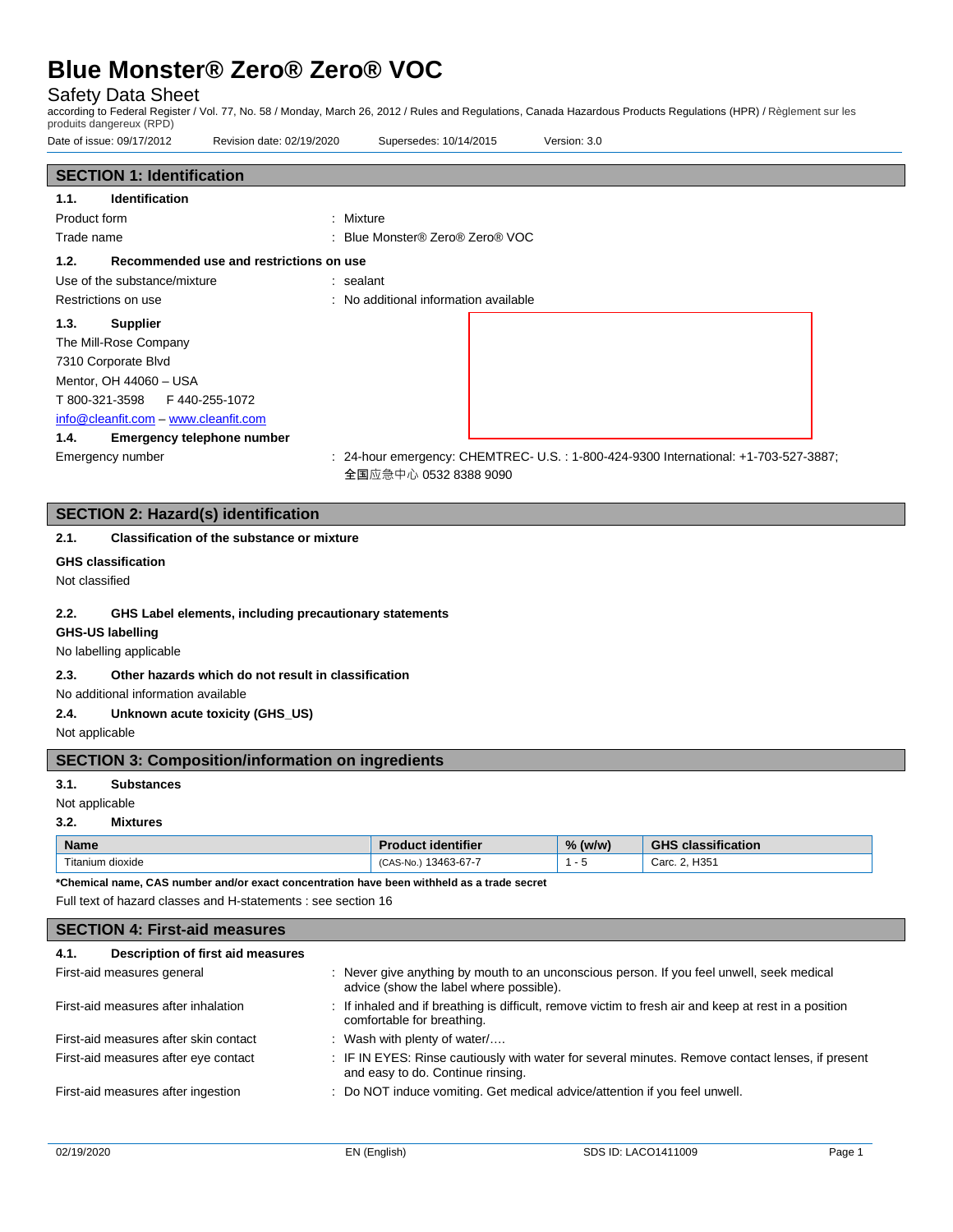# Safety Data Sheet

according to Federal Register / Vol. 77, No. 58 / Monday, March 26, 2012 / Rules and Regulations, Canada Hazardous Products Regulations (HPR) / Règlement sur les produits dangereux (RPD)

#### **4.2. Most important symptoms and effects (acute and delayed)**

Symptoms/effects : None known.

#### **4.3. Immediate medical attention and special treatment, if necessary**

Treat symptomatically.

| <b>SECTION 5: Fire-fighting measures</b>                               |                                               |                                                                                                                                                                                          |  |
|------------------------------------------------------------------------|-----------------------------------------------|------------------------------------------------------------------------------------------------------------------------------------------------------------------------------------------|--|
| 5.1.                                                                   | Suitable (and unsuitable) extinguishing media |                                                                                                                                                                                          |  |
|                                                                        | Suitable extinguishing media                  | : Dry powder. Carbon dioxide. Foam.                                                                                                                                                      |  |
|                                                                        | Unsuitable extinguishing media                | : Do not use a heavy water stream.                                                                                                                                                       |  |
| 5.2.                                                                   | Specific hazards arising from the chemical    |                                                                                                                                                                                          |  |
| Fire hazard                                                            |                                               | : No particular fire or explosion hazard.                                                                                                                                                |  |
| Reactivity                                                             |                                               | : No dangerous reactions known.                                                                                                                                                          |  |
| Special protective equipment and precautions for fire-fighters<br>5.3. |                                               |                                                                                                                                                                                          |  |
|                                                                        | Firefighting instructions                     | : Exercise caution when fighting any chemical fire. Do not allow run-off from fire fighting to enter<br>drains or water courses.                                                         |  |
| Protection during firefighting                                         |                                               | : Do not enter fire area without proper protective equipment, including respiratory protection. Use<br>self-contained breathing apparatus. Wear fire/flame resistant/retardant clothing. |  |

|        | <b>SECTION 6: Accidental release measures</b>                       |                                                             |  |
|--------|---------------------------------------------------------------------|-------------------------------------------------------------|--|
| 6.1.   | Personal precautions, protective equipment and emergency procedures |                                                             |  |
|        | General measures                                                    | : Avoid contact with skin and eyes.                         |  |
| 6.1.1. | For non-emergency personnel                                         |                                                             |  |
|        | Protective equipment                                                | : Wear suitable gloves. Chemical goggles or safety glasses. |  |
|        | Emergency procedures                                                | : Evacuate unnecessary personnel.                           |  |
| 6.1.2. | For emergency responders                                            |                                                             |  |
|        | Protective equipment                                                | : Wear suitable gloves. Chemical goggles or safety glasses. |  |
|        | <b>Emergency procedures</b>                                         | : Ventilate area.                                           |  |
| 6.2.   | <b>Environmental precautions</b>                                    |                                                             |  |
|        | Prevent entry to sewers and public waters.                          |                                                             |  |

#### **6.3. Methods and material for containment and cleaning up**

| 6.4.            | Reference to other sections |                                                                                      |
|-----------------|-----------------------------|--------------------------------------------------------------------------------------|
|                 | Methods for cleaning up     | Take up in non-combustible absorbent material and shove into container for disposal. |
| For containment |                             | : Absorb and/or contain spill with inert material, then place in suitable container. |

Section 13: disposal information. Section 7: safe handling. Section 8: personal protective equipment.

## **SECTION 7: Handling and storage 7.1. Precautions for safe handling** Precautions for safe handling : Avoid breathing vapours. Hygiene measures **interpret and thands** and other exposed areas with mild soap and water before eating, drinking or smoking and when leaving work.

#### **7.2. Conditions for safe storage, including any incompatibilities**

- 
- Storage conditions : Store in a dry, cool and well-ventilated place.
- Incompatible products **incompatible products** : Strong oxidizing agents. Strong acids. Strong bases.

### **SECTION 8: Exposure controls/personal protection**

#### **8.1. Control parameters**

| Titanium dioxide (13463-67-7) |                                |                                                                                |
|-------------------------------|--------------------------------|--------------------------------------------------------------------------------|
| ACGIH                         | Local name                     | Titanium dioxide                                                               |
| <b>ACGIH</b>                  | ACGIH TWA (mg/m <sup>3</sup> ) | $10 \text{ mg/m}^3$                                                            |
| <b>ACGIH</b>                  | Remark (ACGIH)                 | TLV® Basis: LRT irr. Notations: A4 (Not classifiable as<br>a Human Carcinogen) |
| 02/19/2020                    | EN (English)                   | 2/6<br>SDS ID: LACO1411009                                                     |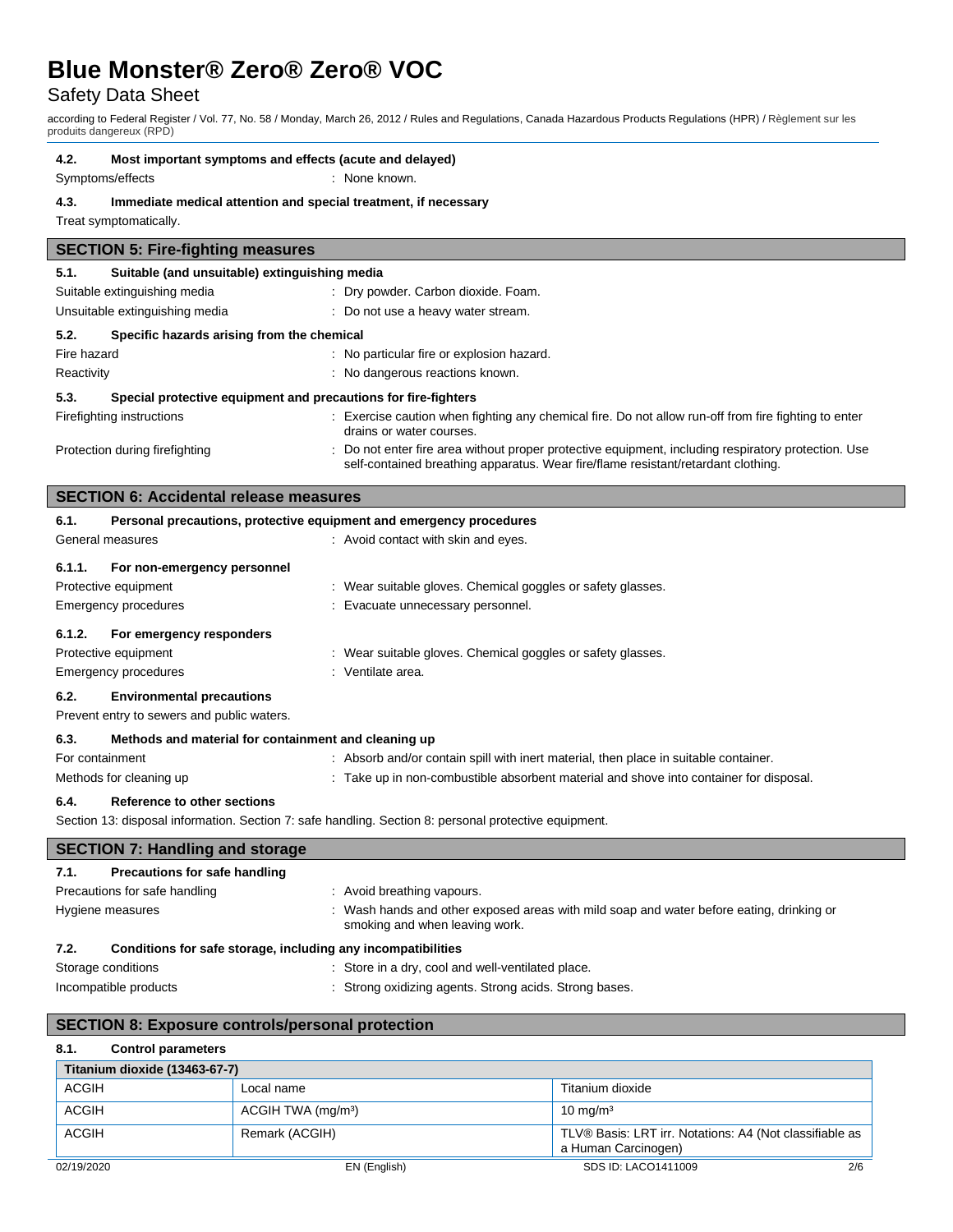# Safety Data Sheet

according to Federal Register / Vol. 77, No. 58 / Monday, March 26, 2012 / Rules and Regulations, Canada Hazardous Products Regulations (HPR) / Règlement sur les produits dangereux (RPD)

| Titanium dioxide (13463-67-7) |                                     |                                 |  |  |
|-------------------------------|-------------------------------------|---------------------------------|--|--|
| <b>ACGIH</b>                  | Regulatory reference                | ACGIH 2019                      |  |  |
| <b>OSHA</b>                   | OSHA PEL (TWA) (mg/m <sup>3</sup> ) | $15 \text{ ma/m}^3$             |  |  |
| OSHA                          | Regulatory reference (US-OSHA)      | <b>OSHA Annotated Table Z-1</b> |  |  |

#### **8.2. Appropriate engineering controls**

Appropriate engineering controls : Ensure good ventilation of the work station.

#### **8.3. Individual protection measures/Personal protective equipment**

#### **Personal protective equipment:**

Avoid all unnecessary exposure.

#### **Hand protection:**

Use rubber gloves.

#### **Eye protection:**

In case of splashing or aerosol production: protective goggles.

#### **Respiratory protection:**

In case of inadequate ventilation wear respiratory protection. Use an approved respirator equipped with oil/mist cartridges.

#### **Other information:**

I

Do not eat, drink or smoke when using this product.

| <b>SECTION 9: Physical and chemical properties</b>            |                         |  |
|---------------------------------------------------------------|-------------------------|--|
| Information on basic physical and chemical properties<br>9.1. |                         |  |
| Physical state                                                | : Liquid                |  |
| Appearance                                                    | : Paste. Viscous.       |  |
| Colour                                                        | : white                 |  |
| Odour                                                         | : Oily                  |  |
| Odour threshold                                               | : No data available     |  |
| pH                                                            | : No data available     |  |
| Melting point                                                 | No data available       |  |
| Freezing point                                                | : No data available     |  |
| Boiling point                                                 | : 177 $^{\circ}$ C      |  |
| Flash point                                                   | : $150 °C$              |  |
| Relative evaporation rate (butylacetate=1)                    | : No data available     |  |
| Flammability (solid, gas)                                     | : No data available     |  |
| Vapour pressure                                               | : No data available     |  |
| Relative vapour density at 20 °C                              | : No data available     |  |
| Relative density                                              | : Specific gravity 1.48 |  |
| Solubility                                                    | : insoluble in water.   |  |
| Log Pow                                                       | : < 1                   |  |
| Auto-ignition temperature                                     | : No data available     |  |
| Decomposition temperature                                     | : $>300$ °C             |  |
| Viscosity, kinematic                                          | : No data available     |  |
| Viscosity, dynamic                                            | No data available       |  |
| <b>Explosive limits</b>                                       | No data available       |  |
| <b>Explosive properties</b>                                   | : No data available     |  |
| Oxidising properties                                          | : No data available     |  |
| <b>Other information</b><br>9.2.                              |                         |  |
| VOC content                                                   | $: 0 \%$                |  |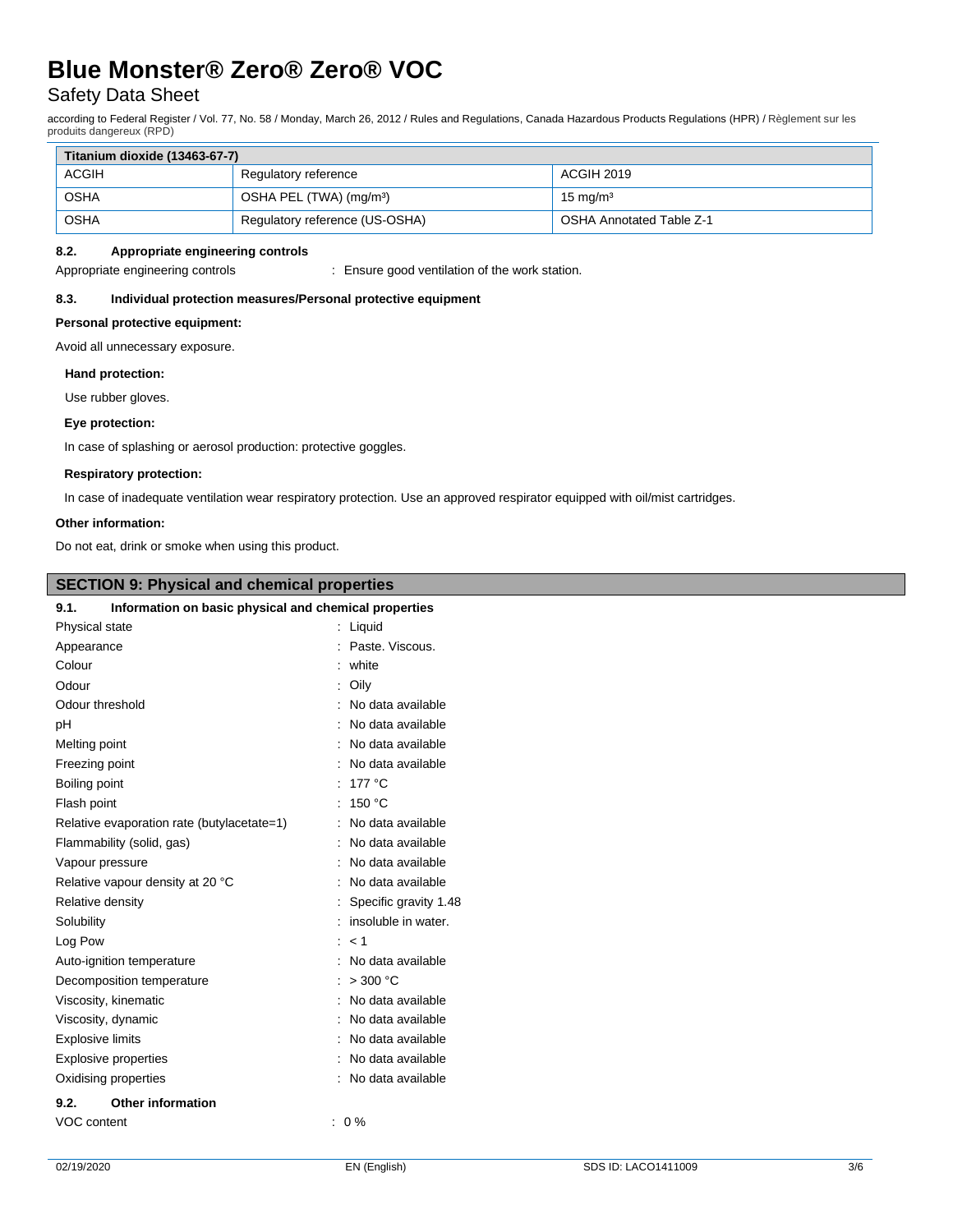# Safety Data Sheet

according to Federal Register / Vol. 77, No. 58 / Monday, March 26, 2012 / Rules and Regulations, Canada Hazardous Products Regulations (HPR) / Règlement sur les produits dangereux (RPD)

### **SECTION 10: Stability and reactivity**

#### **10.1. Reactivity**

#### No dangerous reactions known.

#### **10.2. Chemical stability**

Stable under normal conditions.

#### **10.3. Possibility of hazardous reactions**

Hazardous polymerization will not occur.

#### **10.4. Conditions to avoid**

Heat. Open flame.

#### **10.5. Incompatible materials**

Strong oxidizing agents. Strong bases. Strong acids.

#### **10.6. Hazardous decomposition products**

Burning produces irritating, toxic and noxious fumes. Carbon dioxide. Carbon monoxide.

#### **SECTION 11: Toxicological information**

#### **11.1. Information on toxicological effects**

| Acute toxicity (oral)       | : Not classified |
|-----------------------------|------------------|
| Acute toxicity (dermal)     | : Not classified |
| Acute toxicity (inhalation) | : Not classified |

| Titanium dioxide (13463-67-7)     |                   |
|-----------------------------------|-------------------|
| LD50 oral rat                     | > 5000 mg/kg      |
| LC50 inhalation rat (mg/l)        | $> 6.82$ mg/l/4h  |
| Skin corrosion/irritation         | : Not classified  |
| Serious eye damage/irritation     | : Not classified  |
| Respiratory or skin sensitisation | : Not classified  |
| Germ cell mutagenicity            | : Not classified  |
| Carcinogenicity                   | : Not classified. |

### **Titanium dioxide (13463-67-7)** NOAEL (chronic, oral, animal/male, 2 years) 5 mg/kg bodyweight rat Additional information and Carcinogen, cat 1A or 1B Inhalation of dust IARC group 2B - Possibly carcinogenic to humans Reproductive toxicity **in the contract of the CRS** in Not classified STOT-single exposure in the state of the state of the STOT-single exposure STOT-repeated exposure : Not classified

| Aspiration hazard         | : Not classified        |
|---------------------------|-------------------------|
| Viscosity, kinematic      | : No data available     |
| Likely routes of exposure | : Skin and eye contact. |
| Symptoms/effects          | : None known.           |

#### **SECTION 12: Ecological information**

#### **12.1. Toxicity**

No additional information available

#### **12.2. Persistence and degradability**

| Blue Monster® Zero® Zero® VOC                     |  |  |  |  |  |
|---------------------------------------------------|--|--|--|--|--|
| Persistence and degradability<br>Not established. |  |  |  |  |  |
| 12.3.<br><b>Bioaccumulative potential</b>         |  |  |  |  |  |
| Blue Monster® Zero® Zero® VOC                     |  |  |  |  |  |
| Log Pow                                           |  |  |  |  |  |
|                                                   |  |  |  |  |  |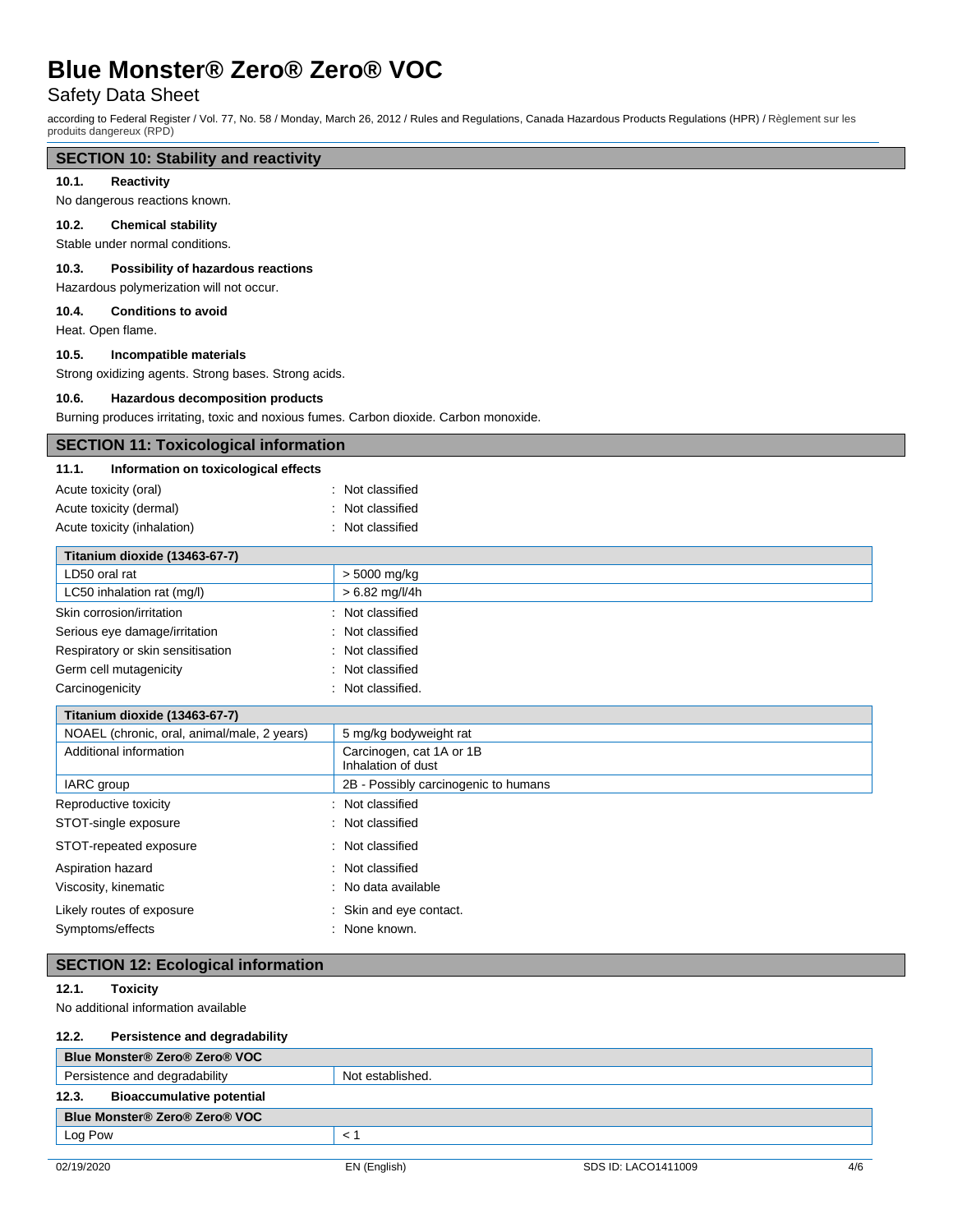# Safety Data Sheet

according to Federal Register / Vol. 77, No. 58 / Monday, March 26, 2012 / Rules and Regulations, Canada Hazardous Products Regulations (HPR) / Règlement sur les produits dangereux (RPD)

| Blue Monster® Zero® Zero® VOC |                  |  |  |  |  |
|-------------------------------|------------------|--|--|--|--|
| Bioaccumulative potential     | Not established. |  |  |  |  |
| 12.4.<br>Mobility in soil     |                  |  |  |  |  |
| Blue Monster® Zero® Zero® VOC |                  |  |  |  |  |
| Ecology - soil                | Not established. |  |  |  |  |
|                               |                  |  |  |  |  |

#### **12.5. Other adverse effects**

Other information **in the environment.** The environment of the environment.

| <b>SECTION 13: Disposal considerations</b> |                                                                           |  |  |  |  |
|--------------------------------------------|---------------------------------------------------------------------------|--|--|--|--|
| Disposal methods<br>13.1.                  |                                                                           |  |  |  |  |
| Sewage disposal recommendations            | : Do not dispose of waste into sewer.                                     |  |  |  |  |
| Waste disposal recommendations             | : Dispose in a safe manner in accordance with local/national regulations. |  |  |  |  |
|                                            |                                                                           |  |  |  |  |
| <b>SECTION 14: Transport information</b>   |                                                                           |  |  |  |  |

**Department of Transportation (DOT)**

In accordance with DOT

Not regulated.

#### **Transportation of Dangerous Goods**

Not regulated.

#### **Transport by sea**

Not regulated.

#### **Air transport**

Not regulated.

#### **SECTION 15: Regulatory information**

#### **15.1. US Federal regulations**

All components of this product are listed, or excluded from listing, on the United States Environmental Protection Agency Toxic Substances Control Act (TSCA) inventory

#### **15.2. International regulations**

#### **CANADA**

#### **Titanium dioxide (13463-67-7)**

Listed on the Canadian DSL (Domestic Substances List) inventory.

#### **EU-Regulations**

#### **Titanium dioxide (13463-67-7)**

Listed on the EEC inventory EINECS (European Inventory of Existing Commercial Chemical Substances)

#### **National regulations**

| <b>Blue Monster® Zero® Zero® VOC</b> |  |  |  |  |  |
|--------------------------------------|--|--|--|--|--|
|                                      |  |  |  |  |  |

| All components are listed on the EEC inventory European Inventory of Existing Commercial Chemical Substances (EINECS). |
|------------------------------------------------------------------------------------------------------------------------|
| All ingredients are listed on the Canadian Domestic Substances List (DSL) or Non-Domestic Substances List (NDSL).      |

#### **Titanium dioxide (13463-67-7)**

Listed on IARC (International Agency for Research on Cancer)

Listed on IECSC (Inventory of Existing Chemical Substances Produced or Imported in China)

Listed on KECI (Korean Existing Chemicals Inventory)

Listed on NZIoC (New Zealand Inventory of Chemicals)

Listed on PICCS (Philippines Inventory of Chemicals and Chemical Substances)

Listed on Taiwan National Chemical Inventory

Listed on the AICS (Australian Inventory of Chemical Substances)

Listed on the TCSI (Taiwan Chemical Substance Inventory)